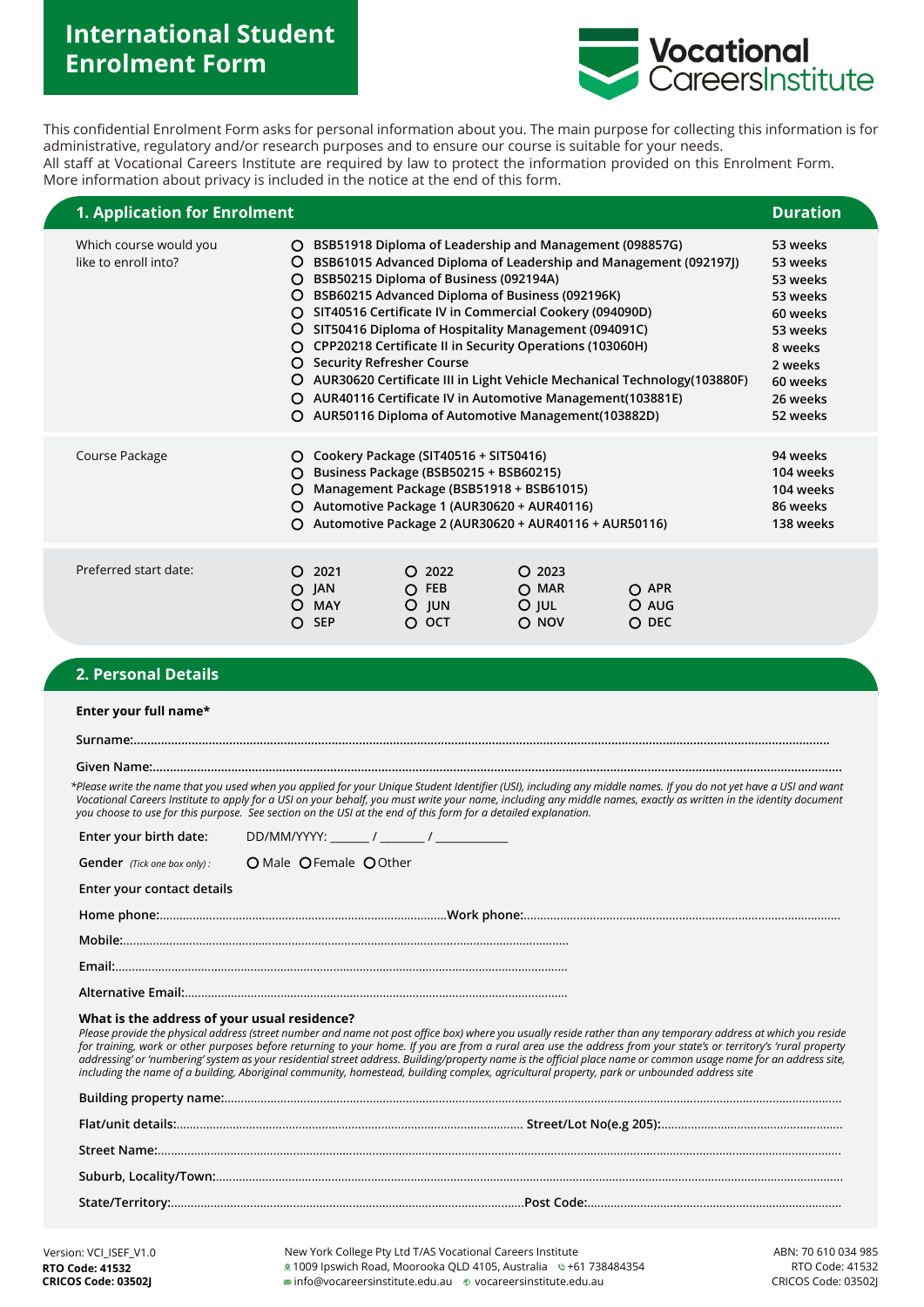# **3. Passport & Visa details (Please attach a copy of your passport & Visa)**

| Type of Visa   〇 Student |  | O Visitor |  |  |  |  |
|--------------------------|--|-----------|--|--|--|--|
|                          |  |           |  |  |  |  |

| 4. Language & Cultural diversity                                                                                                                   |                                                                      |
|----------------------------------------------------------------------------------------------------------------------------------------------------|----------------------------------------------------------------------|
| In which country were you born?                                                                                                                    | $\Box$ Australia<br>$\Box$ Other, Please specify                     |
| Do you speak a language other than English at home?<br>If more than one language, Indicate the one that is spoken most often                       | $\square$ No, English only                                           |
| Are you of Aboriginal or Torres Strait Islander origin?<br>For persons of both aboriginal and Torres Strait Islander origin, Mark both 'yes' boxes | $\Box$ No<br>□ Yes, Aboriginal<br>$\Box$ Yes, Torres strait Islander |
| Please indicate the English test you completed<br>(Evidence required)                                                                              | $\Box$ IELTS<br>$\square$ TOEFL<br>$\square$ PTE                     |
| Details of the English test completed                                                                                                              |                                                                      |

### **5. Schooling**

**What is your highest** COMPLETED school level (tick one box only)

If you are currently enrolled in secondary education, the Highest school level completed refers to the highest school level you have actually completed and not the level you are currently undertaking. For example, if you are currently in Year 10 the Highest school level completed is Year 9.

Q Year 12 or equivalent **Q** Year 11 or equivalent **Q** Year 10 or equivalent O Year 9 or equivalent O Year 8 or below O Never attended school

Are you still enrolled in secondary or senior secondary education? <br>
O Yes 
O No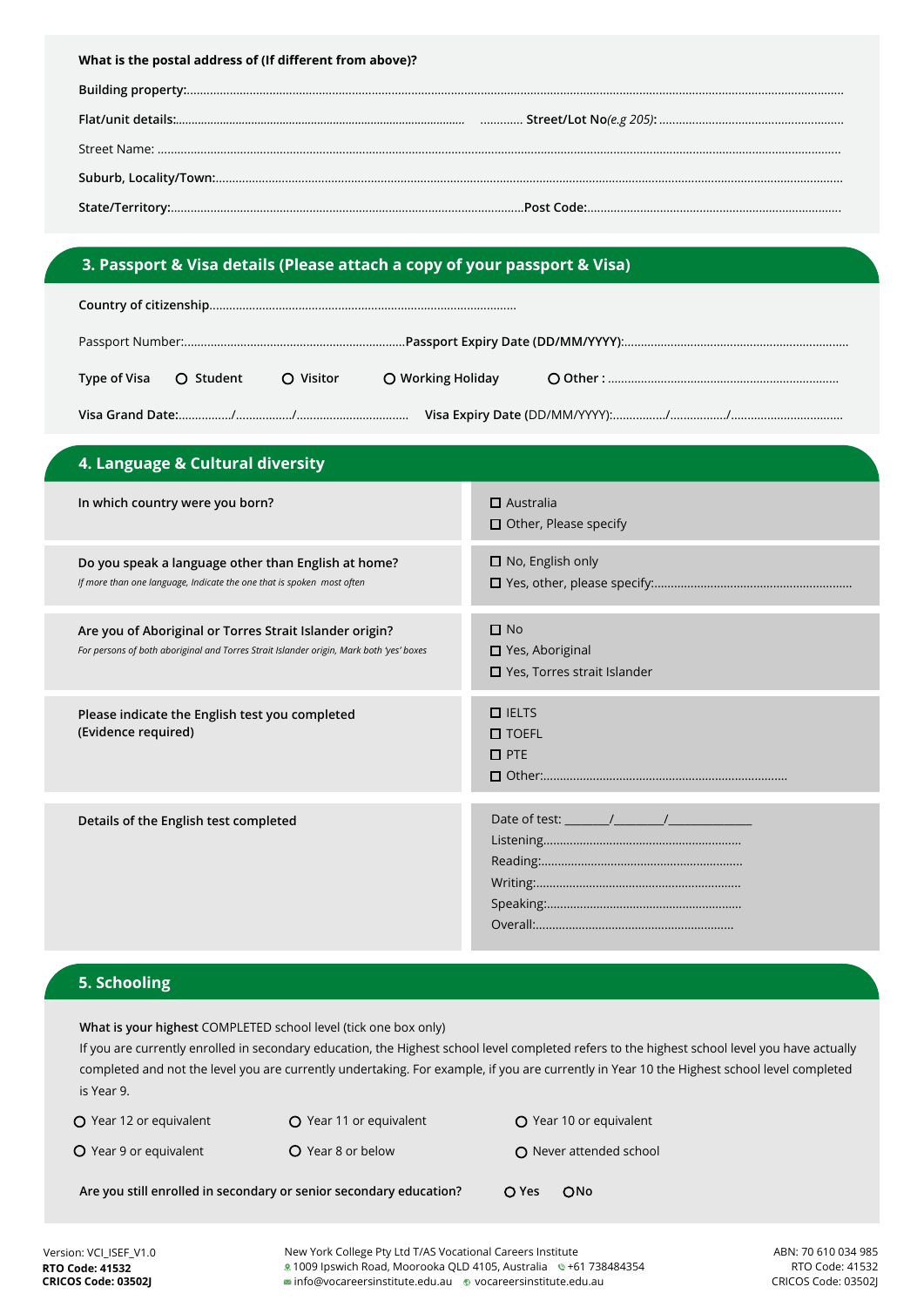| 6. Previous qualifications achieved                                                                                                                |                                                                                                                              |                                                   |  |  |  |
|----------------------------------------------------------------------------------------------------------------------------------------------------|------------------------------------------------------------------------------------------------------------------------------|---------------------------------------------------|--|--|--|
|                                                                                                                                                    | Have you SUCCESSFULLY completed any of the qualifications listed below                                                       | O Yes - indicate below<br>O No - Go to Question 7 |  |  |  |
| Bachelor's degree or<br>□<br><b>Higher Degree</b>                                                                                                  | □ Advanced Diploma or Associate Degree                                                                                       | $\Box$ Diploma (or Associate Diploma)             |  |  |  |
| $\Box$ Certificate IV (or<br>Advanced Certificate/<br>Technician)                                                                                  | □ Certificate III (or Trade Certificate)                                                                                     | $\Box$ Certificates other than the above          |  |  |  |
| $\Box$ Certificate II                                                                                                                              | $\Box$ Certificate I                                                                                                         |                                                   |  |  |  |
| 7. Please answer the following questions<br>Are you already enroled with any other provider? $Q$ Yes - Answer below $Q$ No - Go to question 8      |                                                                                                                              |                                                   |  |  |  |
| Note: If yes, do you have a release letter from current education provider? (if this is not a primary course, you do not require a release letter) |                                                                                                                              |                                                   |  |  |  |
| What is the highest qualification enrolled with the current provider?                                                                              |                                                                                                                              |                                                   |  |  |  |
| Why are you leaving your current course/provider?                                                                                                  |                                                                                                                              |                                                   |  |  |  |
| Do you owe fees to your previous provider? O YES ONO<br>IF YES, PROVIDE DETAILS                                                                    |                                                                                                                              |                                                   |  |  |  |
|                                                                                                                                                    | Did you abide by the conditions of your student visa with your previous provider (attend class and progress in your course?) |                                                   |  |  |  |

| O YES ONO | IF NO, PROVIDE DETAILS |
|-----------|------------------------|
|           |                        |

| 8. Release Letter Requirements                                                                                                                                                                                                                                                                                                                                 |                                                                           |
|----------------------------------------------------------------------------------------------------------------------------------------------------------------------------------------------------------------------------------------------------------------------------------------------------------------------------------------------------------------|---------------------------------------------------------------------------|
| Are you applying for                                                                                                                                                                                                                                                                                                                                           |                                                                           |
| *If this is your Primary COE, you will have to abide by requirements for students under<br>the ESOS Act 2000 and provide a release letter to Vocational Careers Institute (if<br>applicable).<br>*if this is your secondary COE, you will always have to abide by requirements for<br>students under the ESOS Act 2000 and maintain primary study requirements | Primary CoE<br>Secondary CoE                                              |
| Have you ever studied with Vocational Careers Institute before?                                                                                                                                                                                                                                                                                                | OYes ONo                                                                  |
| Do you wish to apply for Credit?<br>If YES, certified copies of transcripts from previous qualifications must be provided with<br>this form, along with a Credit Application Form.                                                                                                                                                                             | $\bigcirc$ Yes $\bigcirc$ No $\bigcirc$ Maybe - I'd like more information |
| Do you wish to apply for Recognition of Prior Learning?<br>If you indicate YES, you will be contacted to discuss this further.                                                                                                                                                                                                                                 | $\bigcap$ Yes $\bigcap$ No $\bigcap$ Maybe - I'd like more information    |

................................................................................................................................................................................................................................................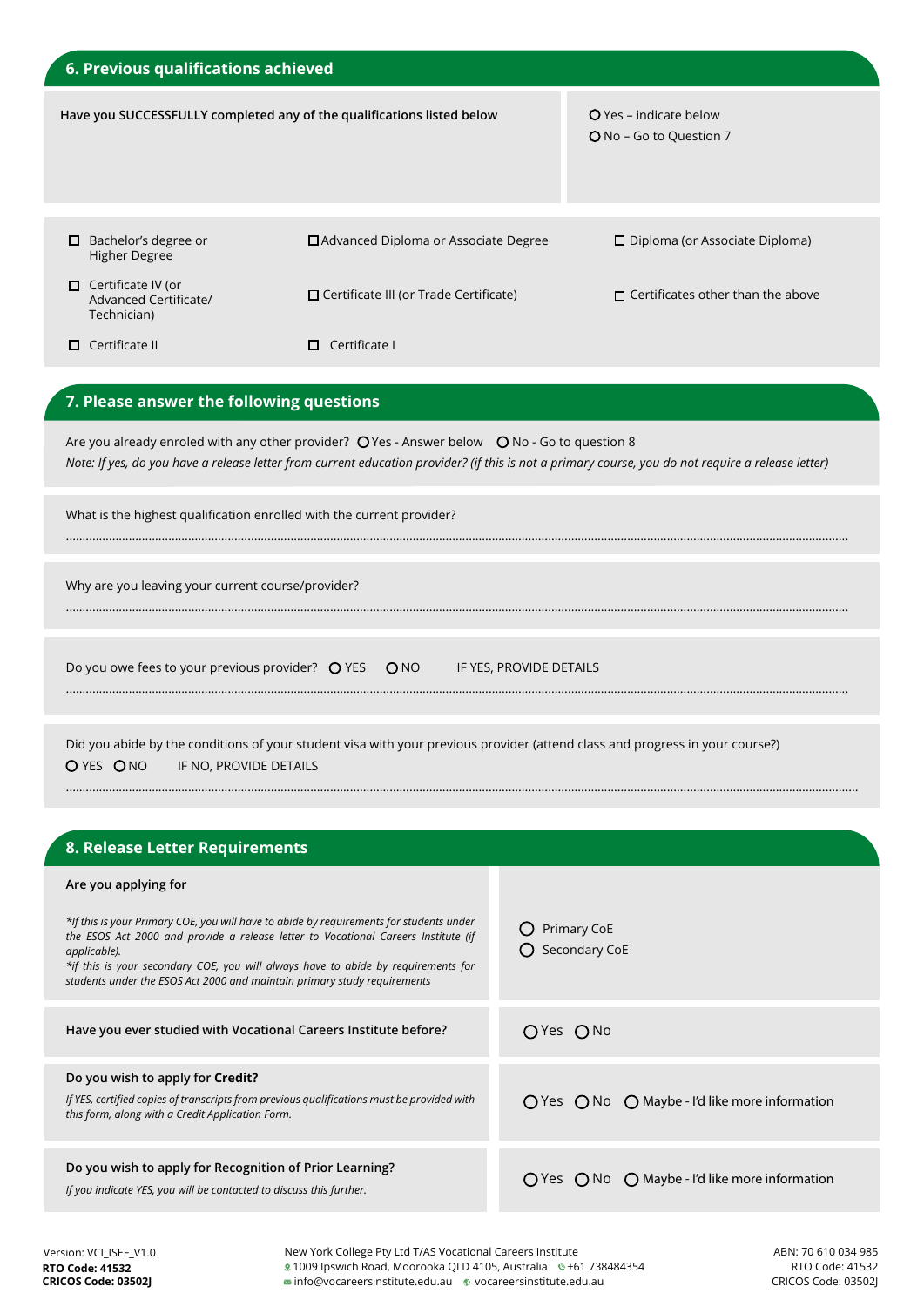| Are you aware of the Genuine Temporary Entrant (GTE) requirements<br>provided by Department of Home Affairs DHA)?<br>(https://www.homeaffairs.gov.au/trav/stud/more/genuine-temporary-entrant)                                                                                                       |                             |              | O Yes                    | ONO                                   |  |
|------------------------------------------------------------------------------------------------------------------------------------------------------------------------------------------------------------------------------------------------------------------------------------------------------|-----------------------------|--------------|--------------------------|---------------------------------------|--|
| Are you currently enrolled in any course in Australia including Principal<br>course for which you received your current student visa. If yes, please<br>answer question below in this section.                                                                                                       |                             |              | <b>O</b> Yes             | ONO                                   |  |
| Are you doing this course as a concurrent course?                                                                                                                                                                                                                                                    |                             | <b>O</b> Yes | ONO                      |                                       |  |
| The student in concurrent course will need to comply with the visa and<br>institute requirements of all courses in which they are enrolled, such<br>as maintaining satisfactory course progress and attendance. If agreed<br>tick Yes                                                                |                             |              | <b>O</b> Yes             | ONO                                   |  |
| Are you transferring from another education provider in Australia?                                                                                                                                                                                                                                   |                             |              | <b>O</b> Yes             | ONO                                   |  |
| 9. Disability                                                                                                                                                                                                                                                                                        |                             |              |                          |                                       |  |
| 5. Do you consider yourself to have a disability, impairment or long-term condition?                                                                                                                                                                                                                 |                             | <b>O</b> Yes | ONO                      |                                       |  |
| If you indicated the presence of a disability, impairment or long-term condition, please select the area(s) in the following list:<br>You may indicate more than one area) Please refer to the Disability supplement at the back of this form for an explanation of the following disabil-<br>ities. |                             |              |                          |                                       |  |
| $\Box$ Hearing/deaf [11]                                                                                                                                                                                                                                                                             | Physical [12]<br>□          |              | $\Box$ Intellectual [13] |                                       |  |
| $\Box$ Learning [14]                                                                                                                                                                                                                                                                                 | Mental Illness [15]<br>□    |              |                          | $\Box$ Acquired brain impairment [16] |  |
| $\Box$ Vision [17]                                                                                                                                                                                                                                                                                   | Medical Condition [18]<br>п |              | $\Box$ Other [19]        |                                       |  |
|                                                                                                                                                                                                                                                                                                      |                             |              |                          |                                       |  |

#### **10. Employment**

Of the following categories, which BEST describes your current employment status? *(Tick one box only)*

*For casual, seasonal, contract and shift work, use the current number of hours worked per week to determine whether full time (35 hours or more per week) or part-time employed (less than 35 hours per week).*

| $\Box$ Full-time employee                     | $\Box$ Part-time employee                               | □ Self-employed - not employing<br>others       |
|-----------------------------------------------|---------------------------------------------------------|-------------------------------------------------|
| $\Box$ Self-employed – employing<br>others    | $\Box$ Employed – unpaid worker in a<br>family business | $\Box$ Not employed – seeking Full-time<br>work |
| $\Box$ Unemployed – seeking<br>part-time work | $\Box$ Not employed – not seeking<br>employment         |                                                 |

### **11. Study reason**

**Of the following categories, select the one which BEST describes your main reason for undertaking this course/traineeship/apprenticeship?** *(Tick one box only)*

| $\Box$ It was a requirement of my job            |
|--------------------------------------------------|
| $\Box$ I wanted extra skills for my job          |
| $\Box$ To get into another course of study       |
| $\Box$ For personal interest or self-development |
| $\Box$ Other reasons                             |
|                                                  |

Version: VCI\_ISEF\_V1.0 ABN: 70 610 034 985 New York College Pty Ltd T/AS Vocational Careers Institute 1009 Ipswich Road, Moorooka QLD 4105, Australia +61 738484354 info@vocareersinstitute.edu.au vocareersinstitute.edu.au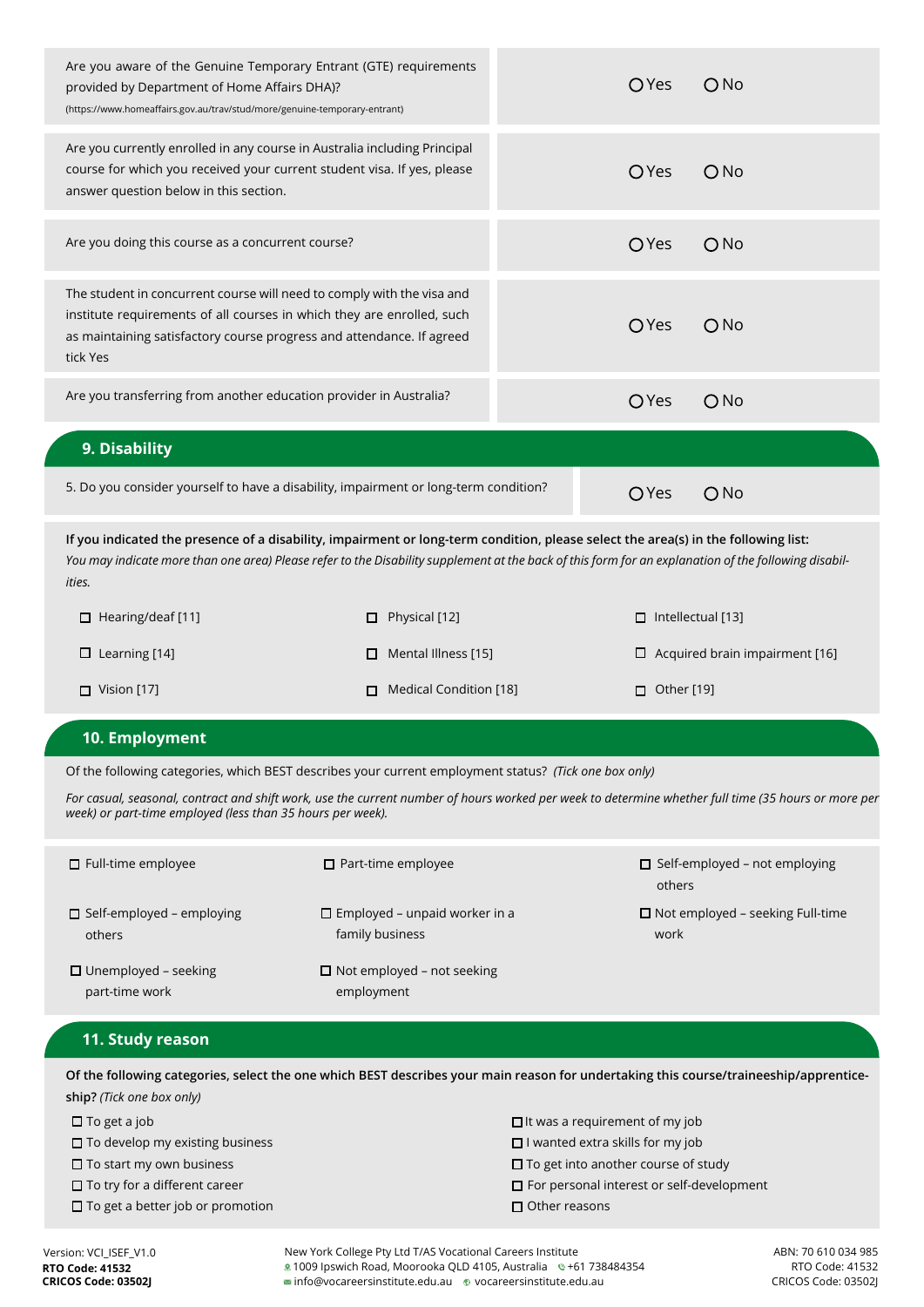### **12. Unique Student Identifier (USI)**

From 1 January 2015, Vocational Careers Institute can be prevented from issuing you with a nationally recognised VET qualification or statement of attainment when you complete your course if you do not have a Unique Student Identifier (USI). If you have not yet obtained a USI you can apply for it directly at http://www.usi.gov.au/create-your-USI/ on computer or mobile device.

9. Enter your unique student identifier *If you already have one*

10. If you do not have a USI, would you like us to apply for a USI on your behalf?

*Yes – please complete 'Applying o your behalf', questions and declaration. No – go to question 13*

#### **APPLYING ON YOUR BEHALF**

If you would like Vocational Careers Institute to apply for a USI on your behalf you must authorise us to do so and declare that you have read the privacy information at https://www.usi.gov.au/documents/privacy-notice-when-rto-applies-their-behalf

You must also provide some additional information as noted at the end of this form so that we can apply for a USI on your behalf. Please provide your town/city of birth and ensure that the name written in 'Personal Details' section is exactly the same as written in the document you provide below.

In accordance with section 11 of the Student Identifiers Act 2014, Vocational Careers Institute will securely destroy personal information which we collect from individuals solely for the purpose of applying for a USI on their behalf as soon as practicable after we have made the application or the information is no longer needed for that purpose, unless we are required by or under any law to retain it.

11. Town/City of Birth *(please write the name of the Australian or overseas town or city where* you *were born)*

12. We will also need to verify your identity to create your USI. *Please provide details for one of the forms of identity below (numbered 1 to 7*

| 1. Australian Driver's Licence                                                                                                                                                                                                 | 4. Non-Australian Passport (with Australian Visa)                                                                                                                                                                                                                                                                   |
|--------------------------------------------------------------------------------------------------------------------------------------------------------------------------------------------------------------------------------|---------------------------------------------------------------------------------------------------------------------------------------------------------------------------------------------------------------------------------------------------------------------------------------------------------------------|
| State: _____________                                                                                                                                                                                                           | Passport number ______________                                                                                                                                                                                                                                                                                      |
| Licence Number: National Contract of the Contract of the Contract of the Contract of the Contract of the Contr                                                                                                                 | <b>Country of issue Country of issue</b>                                                                                                                                                                                                                                                                            |
|                                                                                                                                                                                                                                | 5.Immicard                                                                                                                                                                                                                                                                                                          |
| 2. Medicare Card                                                                                                                                                                                                               |                                                                                                                                                                                                                                                                                                                     |
| Medicare card number <b>Medicare</b> card                                                                                                                                                                                      |                                                                                                                                                                                                                                                                                                                     |
| Individual reference number (next to your name on                                                                                                                                                                              | 6.Citizenship Certificate                                                                                                                                                                                                                                                                                           |
| Medicare card): __________________                                                                                                                                                                                             | Stock number and the control of the control of the control of the control of the control of the control of the                                                                                                                                                                                                      |
| Card colour (circle one): Green / Yellow / Blue                                                                                                                                                                                | Acquisition date (day/month/year)                                                                                                                                                                                                                                                                                   |
| Expiry date _______________________ (format DD/MM/YYYY)                                                                                                                                                                        | $\frac{1}{2}$ $\frac{1}{2}$ $\frac{1}{2}$ $\frac{1}{2}$ $\frac{1}{2}$ $\frac{1}{2}$ $\frac{1}{2}$ $\frac{1}{2}$ $\frac{1}{2}$ $\frac{1}{2}$ $\frac{1}{2}$ $\frac{1}{2}$ $\frac{1}{2}$ $\frac{1}{2}$ $\frac{1}{2}$ $\frac{1}{2}$ $\frac{1}{2}$ $\frac{1}{2}$ $\frac{1}{2}$ $\frac{1}{2}$ $\frac{1}{2}$ $\frac{1}{2}$ |
| 3. Australian Passport                                                                                                                                                                                                         | 7. Certificate of Registration by Descent                                                                                                                                                                                                                                                                           |
| Passport number and the control of the control of the control of the control of the control of the control of the control of the control of the control of the control of the control of the control of the control of the con | Acquisition date (day/month/year)                                                                                                                                                                                                                                                                                   |
|                                                                                                                                                                                                                                |                                                                                                                                                                                                                                                                                                                     |

#### **USI APPLICATION DECLARATION**

I authorise Vocational Careers Institute to apply pursuant to sub-section 9 (2) of the Student Identifiers Act 2014, for a USI on my behalf.  $\Box$  I have read and I consent to the collection, use and disclosure of my personal information pursuant to the information detailed at *http://www.usi.gov.au/Training-Organisations/Pages/Privacy-Notice.aspx*

Student Signature:

Student Name:

Date:  $/$  /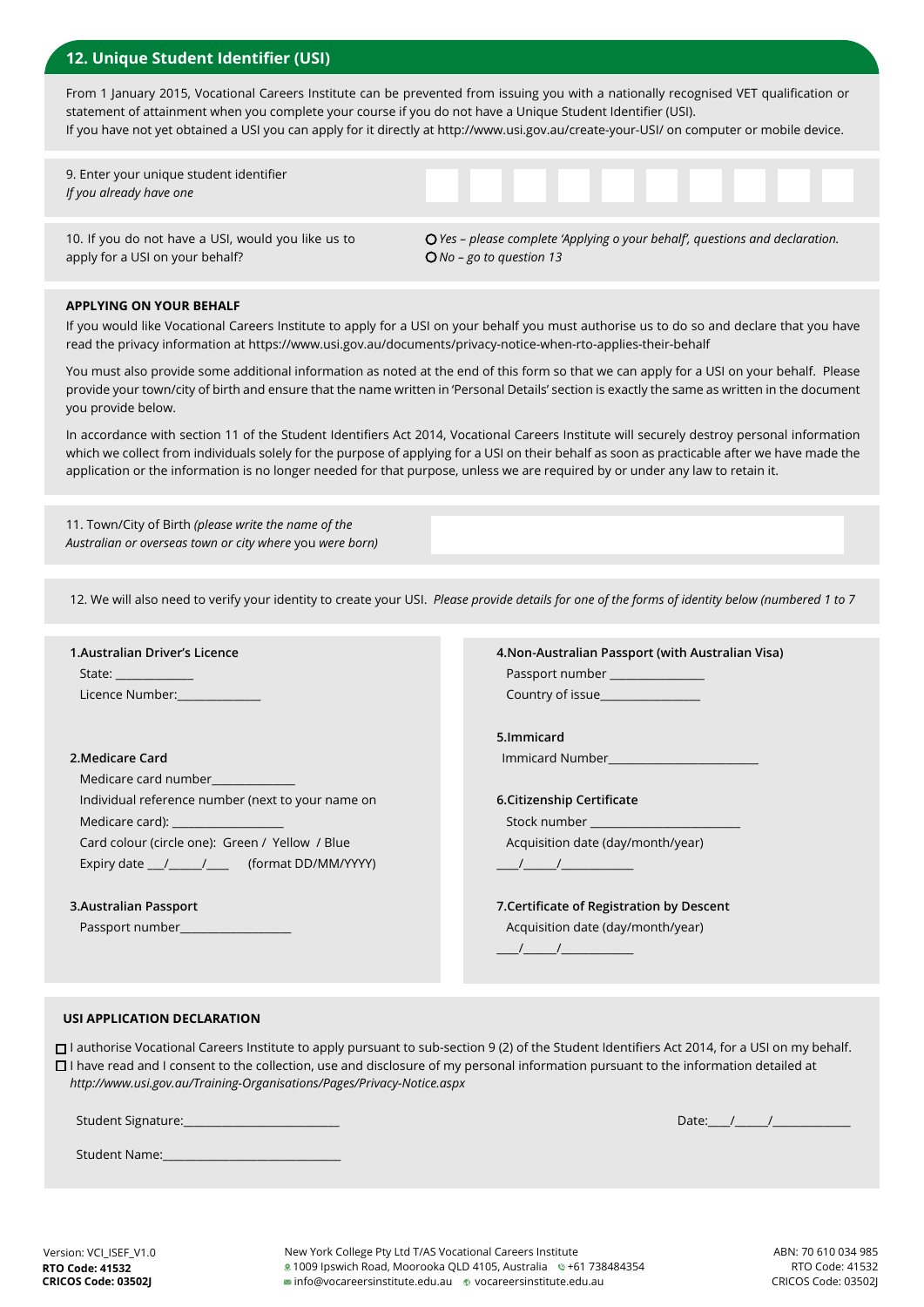### **13. Next of kin/emergency contact (Australia)**

These are people that Vocational Careers Institute may need to contact in an emergency during your participation in training. Please ensure that the people named are aware that they have been nominated as emergency contacts and agree to their details being provided to Vocational Careers Institute.

These are people that Vocational Careers Institute may need to contact in an emergency during your participation in training. Please ensure that the people named are aware that they have been nominated as emergency contacts and agree to their details being provided to Vocational Careers Institute.

| Mobile: . |  |
|-----------|--|

# **14. Overseas Student Health Cover (OSHC)** Do you currently hold Overseas Student Health Cover (OSHC)? Do you want Vocational Careers Institute to organize the OSHC for you? If yes, please specify your cover status OYes ONo O Single O Couple O Family OYes ONo

| <b>15. Student Support</b>                                                        |      |                 |
|-----------------------------------------------------------------------------------|------|-----------------|
| Do you require airport pick up?<br>* If yes, airport pick up fee of \$250 applies | OYes | ON <sub>0</sub> |
| Do you require accommodation assistance?                                          | OYes | ON <sub>0</sub> |

### **16. Privacy Notice**

Under the Data Provision Requirements 2012, Vocational Careers Institute is required to collect personal information about you and to disclose that personal information to the National Centre for Vocational Education Research Ltd (NCVER).

Your personal information (including the personal information contained on this enrolment form and your training activity data) may be used or disclosed by Vocational Careers Institute for statistical, regulatory and research purposes. Vocational Careers Institute may disclose your personal information for these purposes to third parties, including:

• Commonwealth and State or Territory government departments and authorised agencies;

• NCVER;

• Organisations conducting student surveys; and

• Researchers.

Personal information disclosed to NCVER may be used or disclosed for the following purposes:

- Issuing statements of attainment or qualification, and populating authenticated VET transcripts;
- facilitating statistics and research relating to education, including surveys;
- understanding how the VET market operates, for policy, workforce planning and consumer information; and
- administering VET, including programme administration, regulation, monitoring and evaluation.

NCVER will collect, hold, use and disclose your personal information in accordance with the Privacy Act 1988 (Cth), the VET Data Policy and all NCVER policies and protocols (including those published on NCVER's website at www.ncver.edu.au).

You may receive an NCVER student survey which may be administered by an NCVER employee, agent or third-party contractor. You may opt out of the survey at the time of being contacted.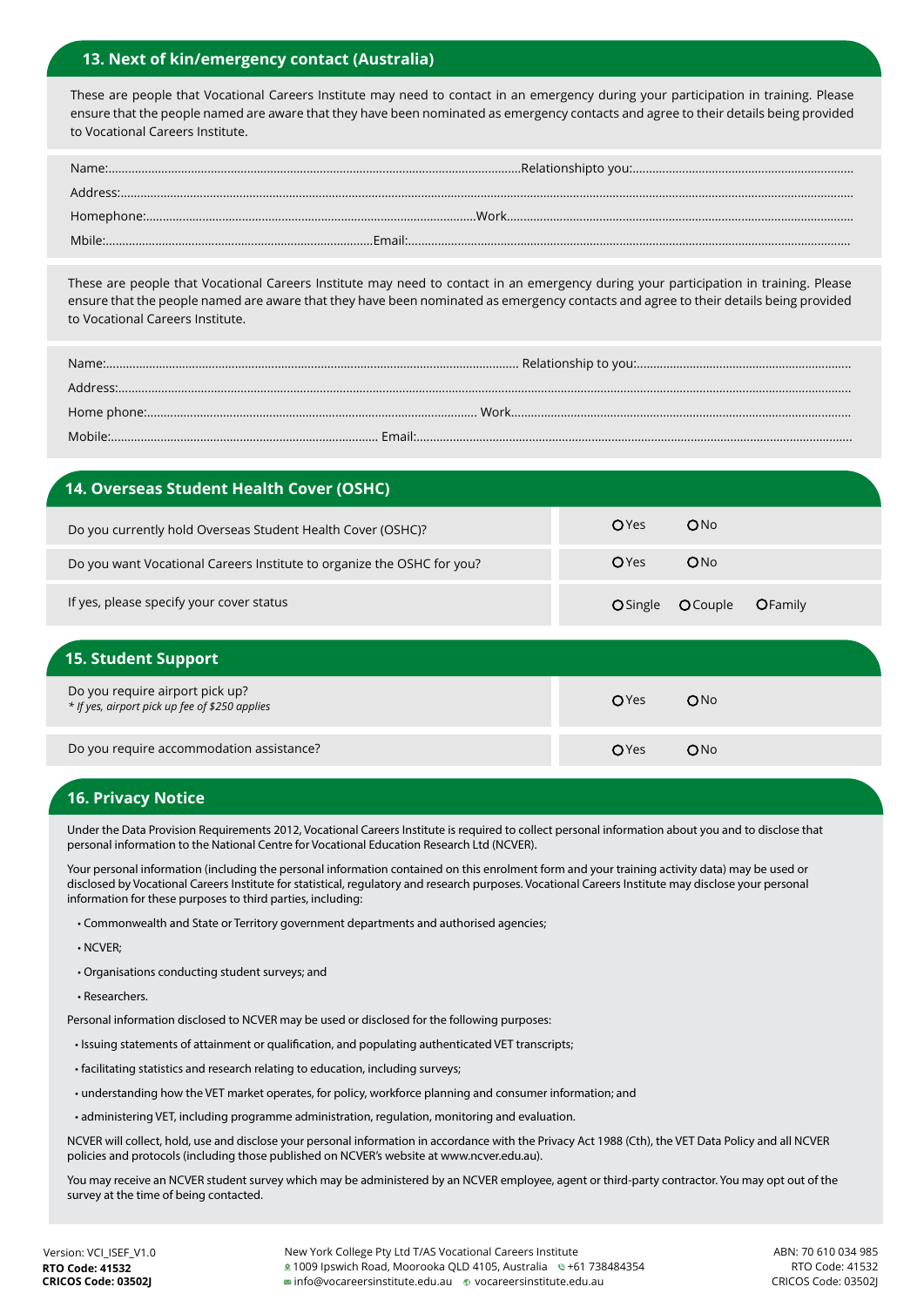### **17. Student Declaration and Consent please tick all**

- 1. I declare that the information I have provided to the best of my knowledge is true and correct.
- 2. I consent to the collection, use and disclosure of my personal information in accordance with the Privacy Notice above.
- 3. I have read, understood and agree to be bound by the Terms and Conditions as outlined by Vocational Careers Institute (VCI) and contained in the Student Handbook (www.vocareersinstitute.edu.au– Policies and Procedures).
- 4. I hereby declare that the information supplied by me is complete and correct
- 5. I am aware of my obligation to pay outstanding fee and understand non-payment of fee can lead to cancellation of my course enrollment by Vocational Careers Institute.
- 6. I am aware I must abide by visa conditions throughout my enrolment period in Australia including maintaining attendance and course progress
- 7. I understand living costs in Australia may be higher than my home country.
- 8. I have read and understood the refund policy and agree to abide by these terms. 07 I authorise Vocational Careers Institute to contact me by SMS, Email or phone.
- 9. I authorise Vocational Careers Institute to verify any information I have provided on this form and to obtain official record/s confirm details from a previous educational institution attended by me listed on this form.
- 10. I have been provided with Pre-enrolment information including Course Description and Entry Requirements, acopy of the Student Handbook (hard copy or electronic) containing VCI Refund policy; Emergency Evacuation Procedure; Transfer Policy and Procedure; Complaints and Appeals Policy; Monitoring of Course Progress Policy and Procedure; Monitoring of Attendance Policy and Procedure; Course credit policy; Deferment, Cancellation and Suspension Policy and procedure; estimated duration of the course; location at which the delivery will be provided; WBT arrangements; expected modes of delivery; name and contact details of educational and support services to the learner on VCI's behalf. A description of the ESOS Framework; Costs of living in Australia, Accommodation options, and obligations of schooling for any school aged dependents I may have.
- 11. I am aware I can obtain additional copies of the International Student Handbook, Policies, Procedures and Marketing Information from VCI.
- 12. I have read and understood the Privacy Statement and I consent to the collection, use and disclosure of my personal information in accordance with the Privacy Notice above.
- 13. I understand that this is my secondary course (if applicable) and I will be responsible for managing my class schedules.

 a) During my study with Vocational Careers Institute, I shall remain enrolled in the principal course and maintain satisfactory course progress and attendance requirements in both the courses.

- 14. I am aware that I shall have to attend Vocational Placement if it is a compulsory requirement for the qualification.
- 15. I give Vocational Careers Institute permission to use photos in public material and social media (including any photos where I may be recognised) as may be useful.
- 16. I authorise images of my participation in training to be used by Vocational Careers Institute for future marketing and business purposes.

Student Signature:

Student Name:

#### **18. Agents Declaration**

I have assessed the applicant as a Genuine Temporary Entrant and a Genuine Student, confirmation that studying the program indicated in their application is their primary purpose for coming to Australia and that they fully understand their obligation as an Australian student visa holder. I believe the applicant is academically qualified for the program they have applied for and has, or will have, the English proficiency level required to commence the program. I have verified to the best of my ability the authenticity of documents supplied with this application. I am satisfied that the applicant has genuine access to the total funds required, while in Australia, to cover all tuition costs, return airfare, overseas health cover and living expenses for themselves and any dependents

| Agent Stamp / Signature: |  |
|--------------------------|--|
|                          |  |
|                          |  |
|                          |  |
|                          |  |
|                          |  |
|                          |  |
|                          |  |
| Agency Name:             |  |
|                          |  |
|                          |  |

Date:  $/$  /